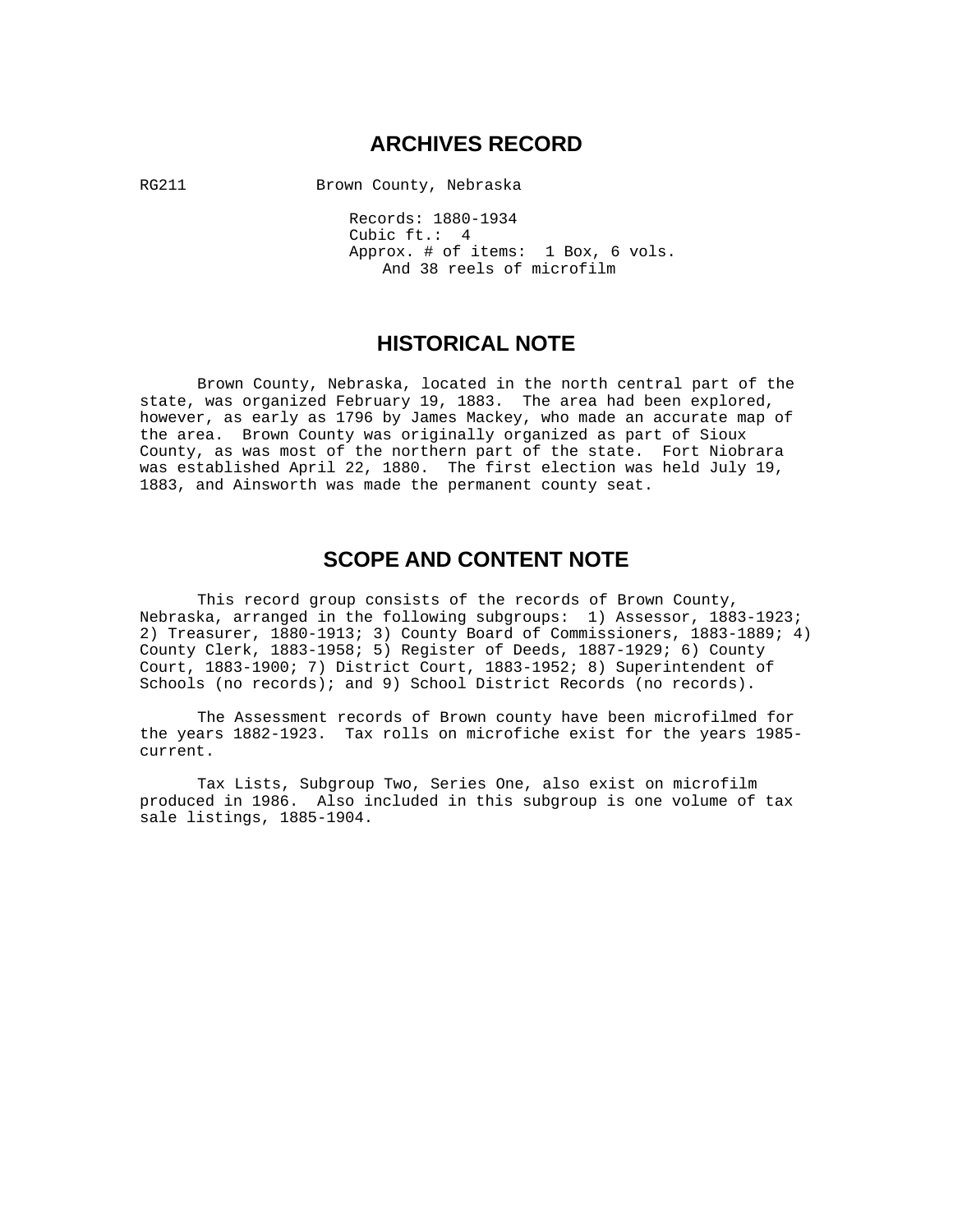### ADDED ENTRIES;

 TAXATION OF PERSONAL PROPERTY--NEBRASKA--BROWN COUNTY TAXATION--NEBRASKA--BROWN COUNTY PERSONAL PROPERTY--NEBRASKA--BROWN COUNTY COUNTY COURTS--NEBRASKA--BROWN COUNTY MARRIAGES--NEBRASKA--BROWN COUNTY REAL PROPERTY--VALUATION--NEBRASKA--BROWN COUNTY NATURALIZATIONS--NEBRASKA--BROWN COUNTY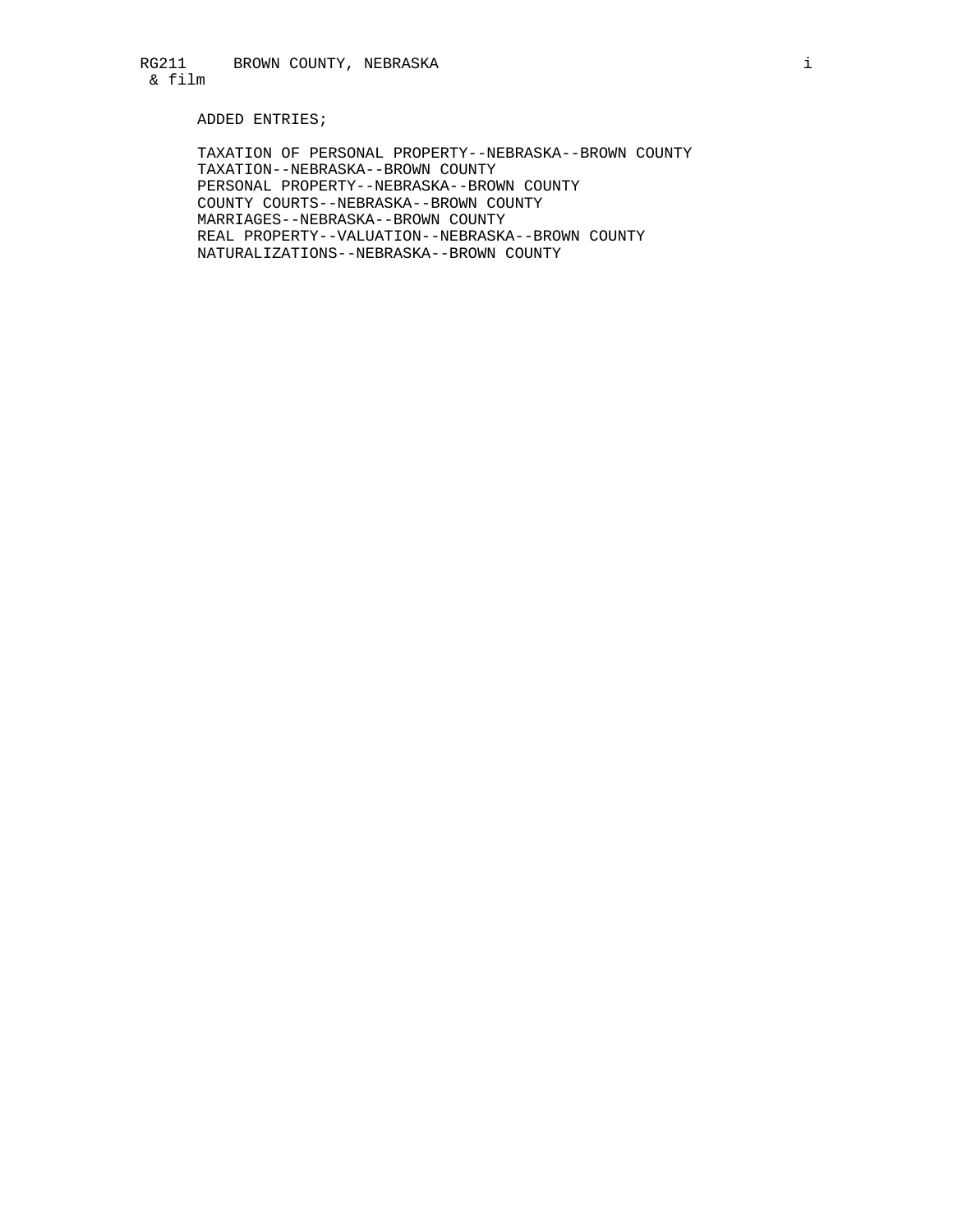RG211 BROWN COUNTY, NEBRASKA & film

 Records of the Board of Commissioners consist of miscellaneous supplemental documents for this subgroup, 1883-1889.

 The Marriage records of the county clerk's office, 1883-1958, were microfilmed by the Genealogical Society of Utah in 1997 and a duplicate negative supplied to the Historical Society for reference services. The only other records in Subgroup Four, County Clerk, is a corporation schedule volume, 1929-1934, and miscellanous fiscal volumes of the clerk's office.

 Subgroup Five, Register of Deeds consists of two volumes of Records of Instruments filed, 1887-1943.

 Subgroup Six, County Court, consists of four volumes of civil dockets for county court, 1883-1900.

 The naturalization records of the county, 1883-1952, are filed in Subgroup Seven, Series One.

 There are no records in storage for the remaining subgroups of this record group.

## **DESCRIPTION**

## *SUBGROUP ONE ASSESSOR, 1883-1923*

| film<br><b>SERIES ONE</b> |      | PRECINCT ASSESSMENTS, 1883-1923                                                                                       |
|---------------------------|------|-----------------------------------------------------------------------------------------------------------------------|
| V.01                      | 1883 | Personal<br>Long Pine, Cook pct, Kuhn & Thatch<br>Real Estate<br>Thatch, Cook village, Cook pct,<br>and Long Pine pct |
| V.02                      | 1884 | Personal & Real Estate<br>Ainsworth pct & village                                                                     |
| V.03                      | 1884 | Personal - Burton Precinct<br>list of males 21-44<br>Boundaries of Burton Pct<br>Real Estate - Burton Precinct        |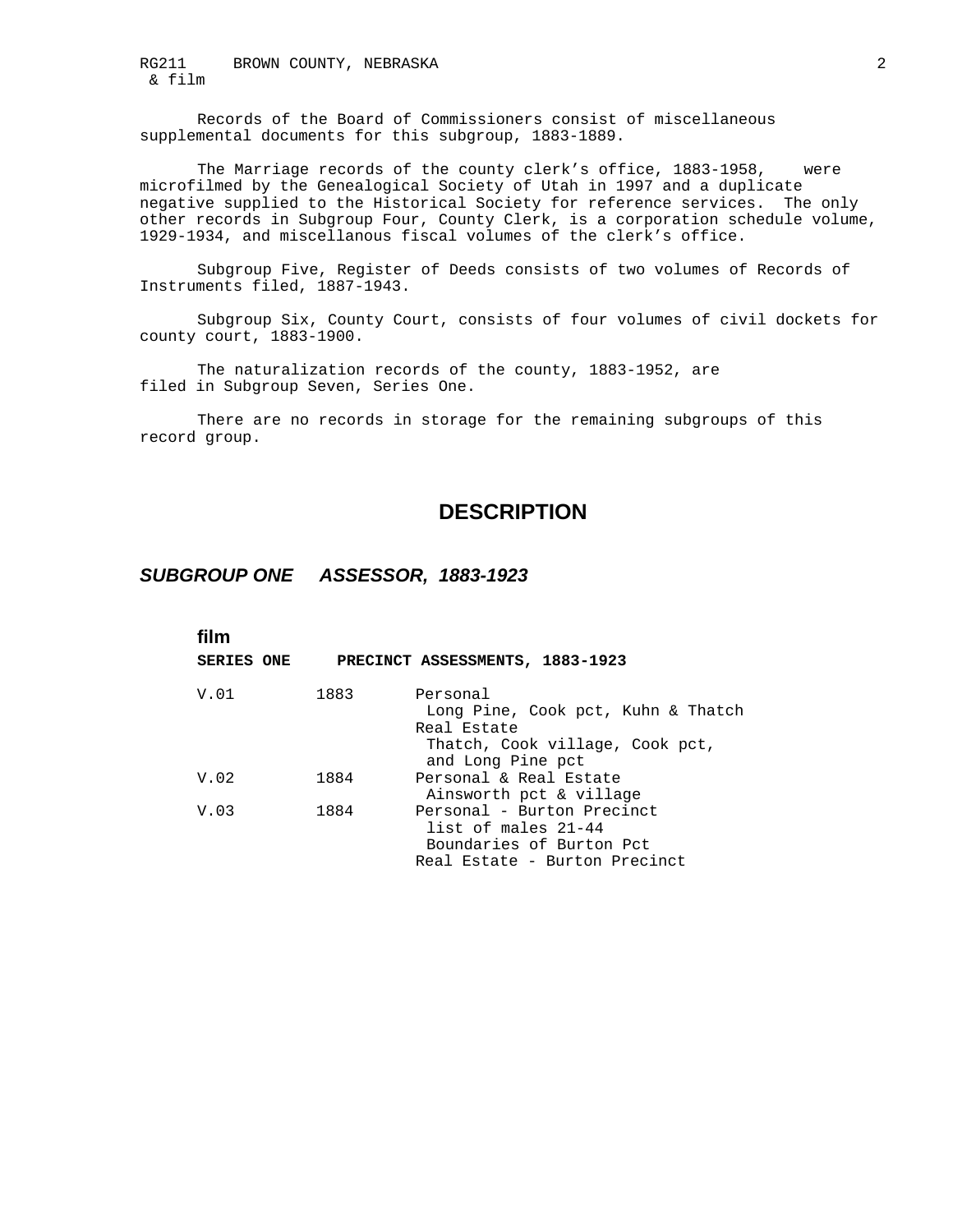| film            |              |                                                                             |
|-----------------|--------------|-----------------------------------------------------------------------------|
| SERIES ONE      |              | PRECINCT ASSESSMENTS (cont)                                                 |
| V.04            | 1884         | Personal & Real Estate - Fairfield pct                                      |
| V.05            | 1884         | Personal & Real Estate - Griffith pct                                       |
| V.06            | 1884         | Personal & Real Estate - Johnstown pct                                      |
| $\mathtt{V.07}$ | 1884         | Personal & Real Estate - Keya Paha pct                                      |
|                 |              |                                                                             |
| V.08<br>V.09    | 1884<br>1884 | Personal & Real Estate - McGuire pct<br>Personal & Real Estate - Thatch pct |
|                 |              | (no A listings)                                                             |
| V.10            | 1885         | Personal & Real Estate - Ainsworth pct                                      |
| V.11            | 1885         | Personal & Real Estate                                                      |
|                 |              |                                                                             |
|                 |              | Ainsworth village                                                           |
| V.12            | 1885         | Personal & Real Estate - Burley pct                                         |
|                 |              | (no A listings)                                                             |
| V.13            | 1885         | Personal & Real Estate - Fairfield pct                                      |
| V.14            | 1885         | Personal & Real Estate - Garfield pct                                       |
| V.15            | 1885         | Personal & Real Estate - Johnstown pct                                      |
| V.16            | 1885         | Personal, Long Pine Village, Thatch pct                                     |
|                 |              | Real Estate Long Pine village                                               |
| V.17            | 1886         | Personal & Real Estate - Ainsworth pct                                      |
| V.18            |              | Ainsworth Village                                                           |
| V.19            |              | Brinkerhoff pct                                                             |
| V.20            |              | Buffalo pct                                                                 |
| V.21            |              | Burley pct                                                                  |
| V.22            |              | Fairfield pct                                                               |
| V.23            |              | Garfield pct                                                                |
| V.24            |              | Johnstown Pct & Village                                                     |
| V.25            |              | Long Pine village                                                           |
| V.26            |              | Pewankee pct                                                                |
| V.27            |              | Thatch pct                                                                  |
|                 |              | (includes pct & Village totals)                                             |
| $V.27-29$       | 1886         | Real Estate & Personal                                                      |
| $V.30-40$       | 1887         | Real Estate & Personal                                                      |
| $V.41-54$       | 1888         | Real Estate & Personal                                                      |
| $V.55 - 67$     | 1889         | Real Estate & Personal                                                      |
| $V.68 - 80$     | 1890         | Real Estate & Personal                                                      |
| $V.81 - 94$     | 1891         | Real Estate & Personal                                                      |
| $V.95 - 108$    | 1892         | Real Estate & Personal                                                      |
| $V.109-119$     | 1893         | Real Estate & Personal                                                      |
| $V.120-130$     | 1894         | Real Estate & Personal                                                      |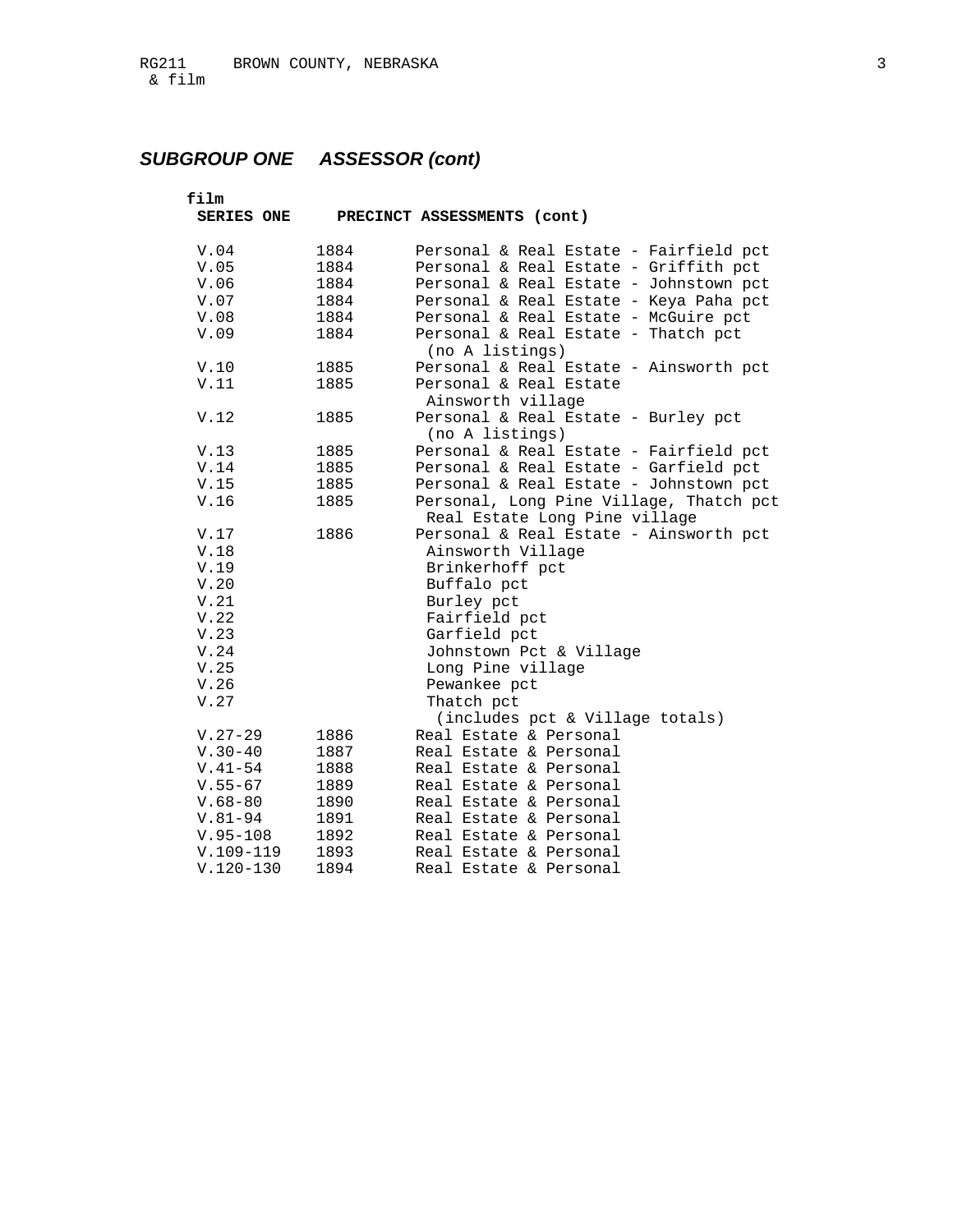| film              |                                  |
|-------------------|----------------------------------|
| <b>SERIES ONE</b> | PRECINCT ASSESSMENTS (cont)      |
|                   |                                  |
| V.131-138         | 1895<br>Real Estate & Personal   |
| $V.139-148$       | 1896<br>Real Estate & Personal   |
|                   | includes Golden Irrig. Dist.     |
| $V.149-158$       | 1897<br>Real Estate & Personal   |
| $V.159 - 171$     | 1898<br>Real Estate & Personal   |
| V.172-182         | 1899<br>Real Estate & Personal   |
| $V.183 - 193$     | 1900<br>Real Estate & Personal   |
| $V.194-204$       | 1901<br>Real Estate & Personal   |
| $V.205 - 215$     | 1902<br>Real Estate & Personal   |
| $V.216-227$       | 1903<br>Real Estate & Personal   |
|                   |                                  |
| $V.228 - 243$     | 1912<br>Real Estate              |
| $V.244 - 260$     | 1916<br>Real Estate              |
| $V.261 - 277$     | 1920<br>Real Estate              |
| $V.278 - 294$     | 1921<br>Real Estate              |
| $V.295 - 305$     | 1922-1923<br>Real Estate         |
| $V.306 - 318$     | 1919<br>Livestock Recapitulation |
| V.319             | Livestock Recapitulation         |
| V.320             | Personal Recapitulation          |
|                   |                                  |

## **film**

| <b>SERIES ONE</b>                | PRECINCT ASSESSMENTS - MICROFILM RECORD<br>MP3384                         |
|----------------------------------|---------------------------------------------------------------------------|
| Roll #1<br>890 shots<br>1780 pp. | Personal Property Assessments, 1883<br>Long Pine Precinct<br>thru         |
| #19,313                          | Personal Property Assessments, 1886<br>Brinckerhoff Precinct "G"          |
|                                  | NOTE: Frame counter begins at frame #50<br>Ainsworth Pct, 1884, Index "A" |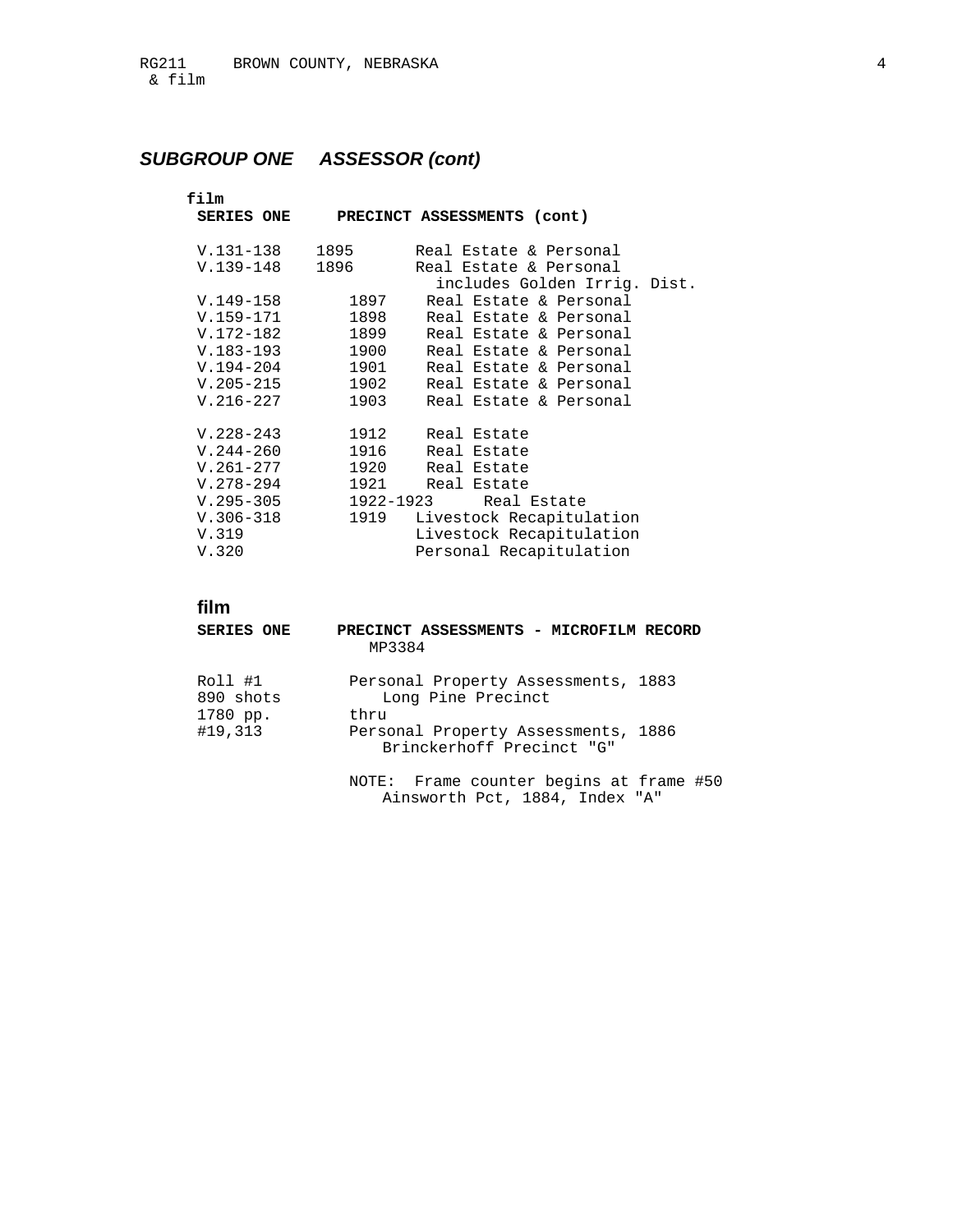# *SUBGROUP ONE COUNTY ASSESSOR (cont)*

| film<br><b>SERIES ONE</b>                   | PRECINCT ASSESSMENTS - MICROFILM RECORD (cont)                                                                                                                                                                    |
|---------------------------------------------|-------------------------------------------------------------------------------------------------------------------------------------------------------------------------------------------------------------------|
| Roll #2<br>858 shots<br>1716 pp.<br>#19,314 | Personal Property Assessments, 1886<br>Brinckerhoff Precinct "H"<br>thru<br>Personal Property Assessments, 1887<br>Johnstown Precinct (complete)<br>CORRECTION: Ainsworth Pct, Real Estate,<br>"A's" follow "B's" |
| Roll #3<br>849 shots<br>1698 pp.<br>#19,315 | Real Estate Assessments, 1887<br>Johnstown Precinct<br>thru<br>Real Estate Assessments, 1888<br>Thatch Precinct "P"                                                                                               |
| Roll #4<br>864 shots<br>1728 pp.<br>#19,316 | Real Estate Assessments, 1888<br>Thatch Precinct cont., "O"<br>thru<br>Personal Property Assessments, 1890<br>Ainsworth Village "O"                                                                               |
| Roll #5<br>853 shots<br>1706 pp.<br>#19,317 | Personal Property Assessments, 1890<br>Ainsworth Village "P"<br>thru<br>Personal Property Assessments, 1891<br>Calamus Precinct "M"                                                                               |
| Reel #6<br>551 shots<br>1102 pp.<br>#19,318 | Personal Property Assessments, 1891<br>Calamus Precinct "N"<br>thru<br>Personal Property Assessments, 1892<br>Ainsworth Village (complete)                                                                        |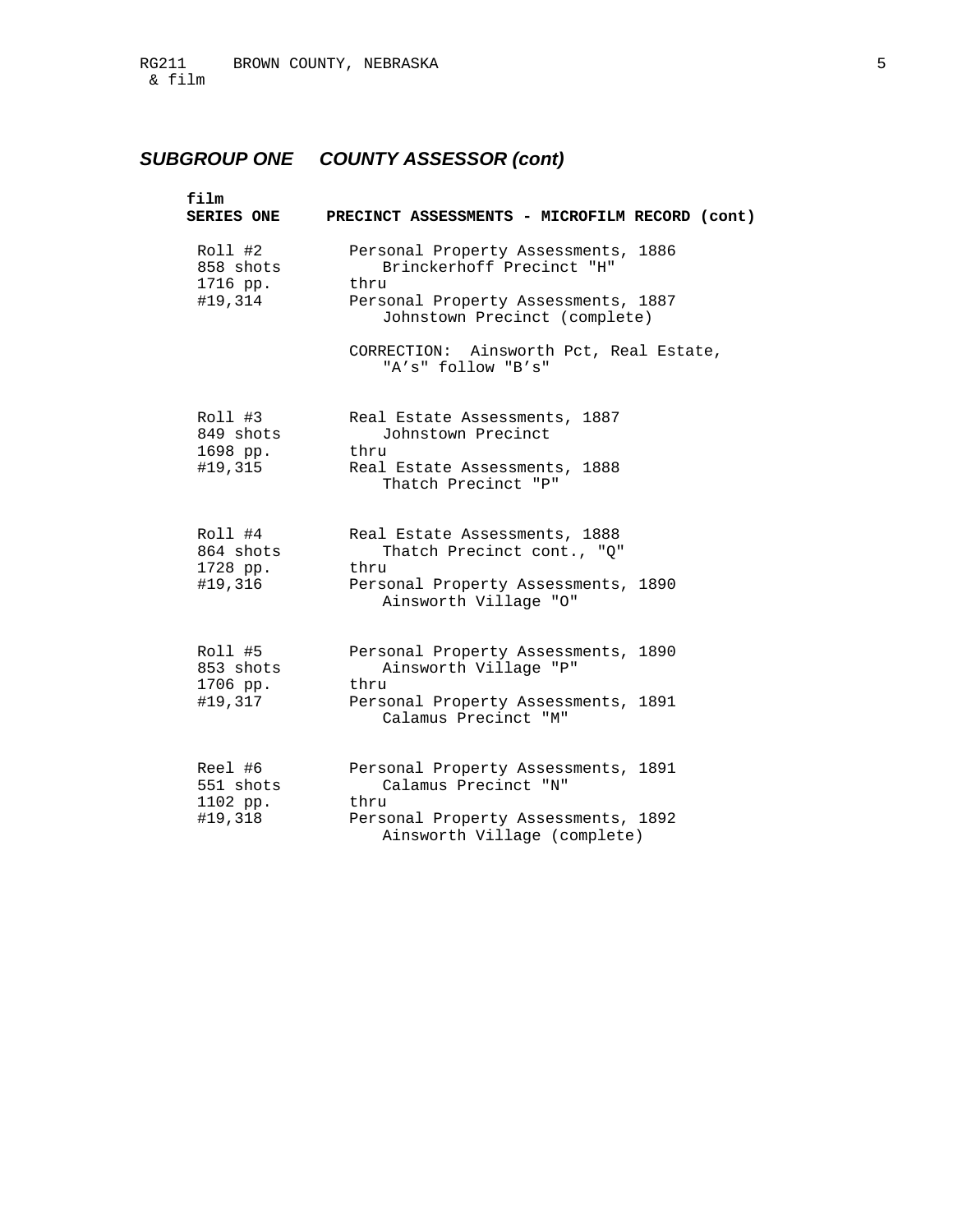| film<br><b>SERIES ONE</b>                    | PRECINCT ASSESSMENTS - MICROFILM RECORD                                                                                                                                                                                                                                                                                    |
|----------------------------------------------|----------------------------------------------------------------------------------------------------------------------------------------------------------------------------------------------------------------------------------------------------------------------------------------------------------------------------|
| Reel #7<br>860 shots<br>1720 pp.<br>#19,319  | Real Estate Assessments, 1892<br>Ainsworth Village<br>thru<br>Real Estate Assessments, 1893<br>Garfield Precinct                                                                                                                                                                                                           |
|                                              | NOTE: Personal Recaps, 1892-1893,<br>corrections begin at frame #779                                                                                                                                                                                                                                                       |
| Reel #8<br>886 shots<br>1772 pp.<br>#19,320  | Personal Property Assessments, 1893<br>Johnstown Precinct<br>thru<br>Personal Property Assessments, 1894<br>Long Pine Village                                                                                                                                                                                              |
| Reel #9<br>871 shots<br>1742 pp.<br>#19,321  | Personal Property Assessments, 1894<br>Pine Precinct<br>thru<br>Real Estate Assessments, 1896<br>p.5 - Chester Precinct                                                                                                                                                                                                    |
| Reel #10<br>883 shots<br>1766 pp.<br>#19,322 | Real Estate Assessments, 1896<br>p.6 - Chester Precinct<br>thru<br>Real Estate Assessments, 1897<br>p.10 - Johnstown Precinct<br>CORRECTION: Operator's certificate<br>should read County Assessor not<br>County Clerk.<br>CORRECTION: Target, Ainsworth Village<br>Personal, 1897, should read Brown,<br>not Brow County. |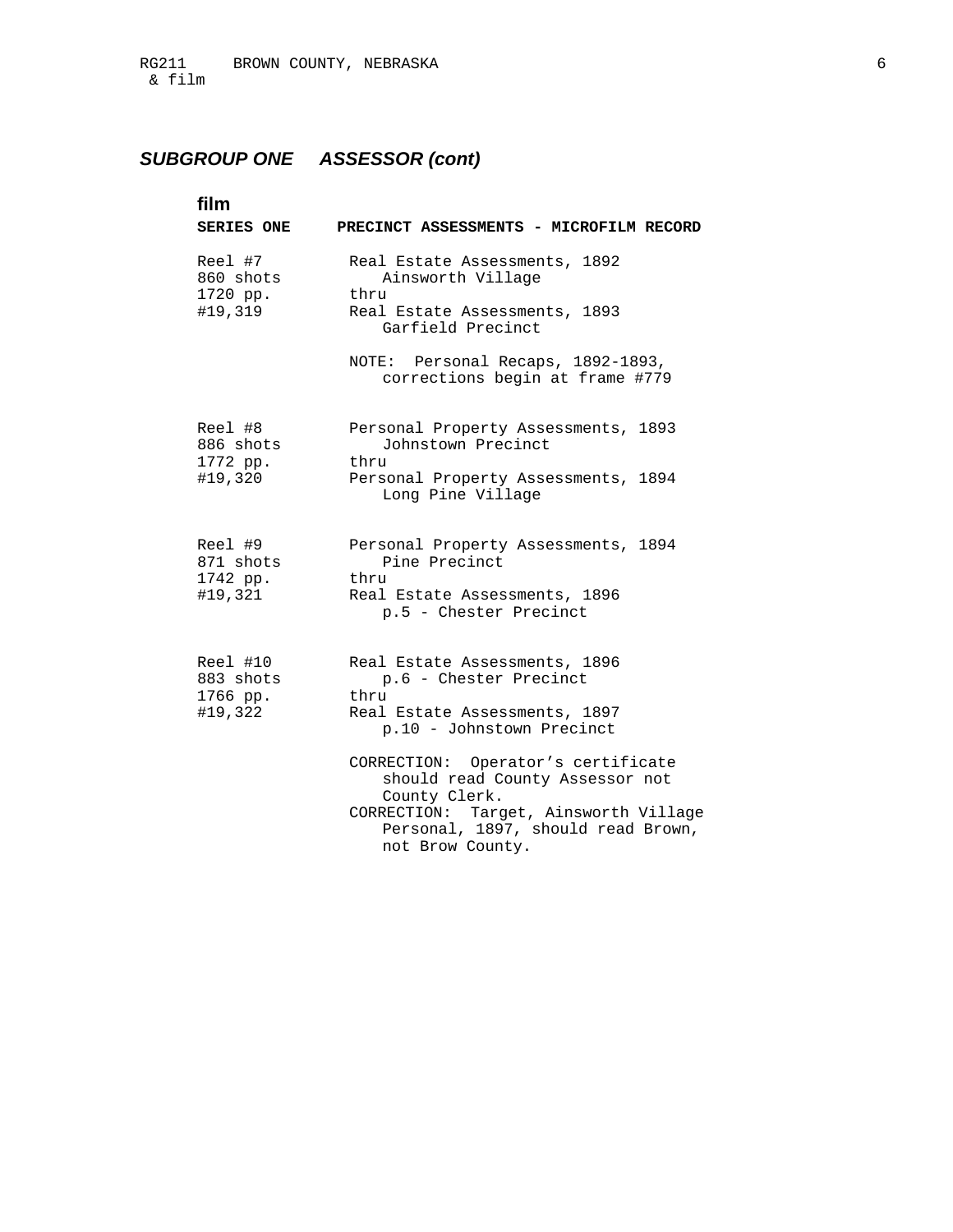| film<br><b>SERIES ONE</b>                    | PRECINCT ASSESSMENTS - MICROFILM RECORD                                                                                        |
|----------------------------------------------|--------------------------------------------------------------------------------------------------------------------------------|
| Reel #11<br>880 shots<br>1760 pp.<br>#19,323 | Real Estate Assessments, 1897<br>p.11 - Johnstown Precinct<br>thru<br>Personal Property Assessments, 1898<br>Long Pine Village |
|                                              | CORRECTION: Operator's Certificate<br>should read Co. Assessor not Clerk                                                       |
| Reel #12<br>876 shots<br>1652 pp.<br>#19,324 | Real Estate Assessments, 1898<br>Long Pine Village<br>thru<br>Real Property Assessments, 1900<br>Ainsworth Village, p.17       |
|                                              | CORRECTION: End of Reel target was<br>filmed in error at fr. #773. Ignore<br>target.                                           |
| Reel #13<br>869 shots<br>1738 pp.<br>#19,325 | Real Estate Assessments, 1900<br>Ainsworth Village, p.18<br>thru<br>Personal Property Assessments, 1901<br>Fairfield Precinct  |
|                                              | NOTE: Johnstown Pct, Real Estate, p.44<br>was blank, not missing.                                                              |
|                                              | CORRECTION: Operator's certificate<br>should read Co. Assessor not Clerk                                                       |
| Reel #14<br>872 shots<br>1744 pp.<br>#19,326 | Real Estate Assessments, 1901<br>Fairfield Precinct<br>thru<br>Personal Property Assessments, 1902<br>Johnstown Precinct "R"   |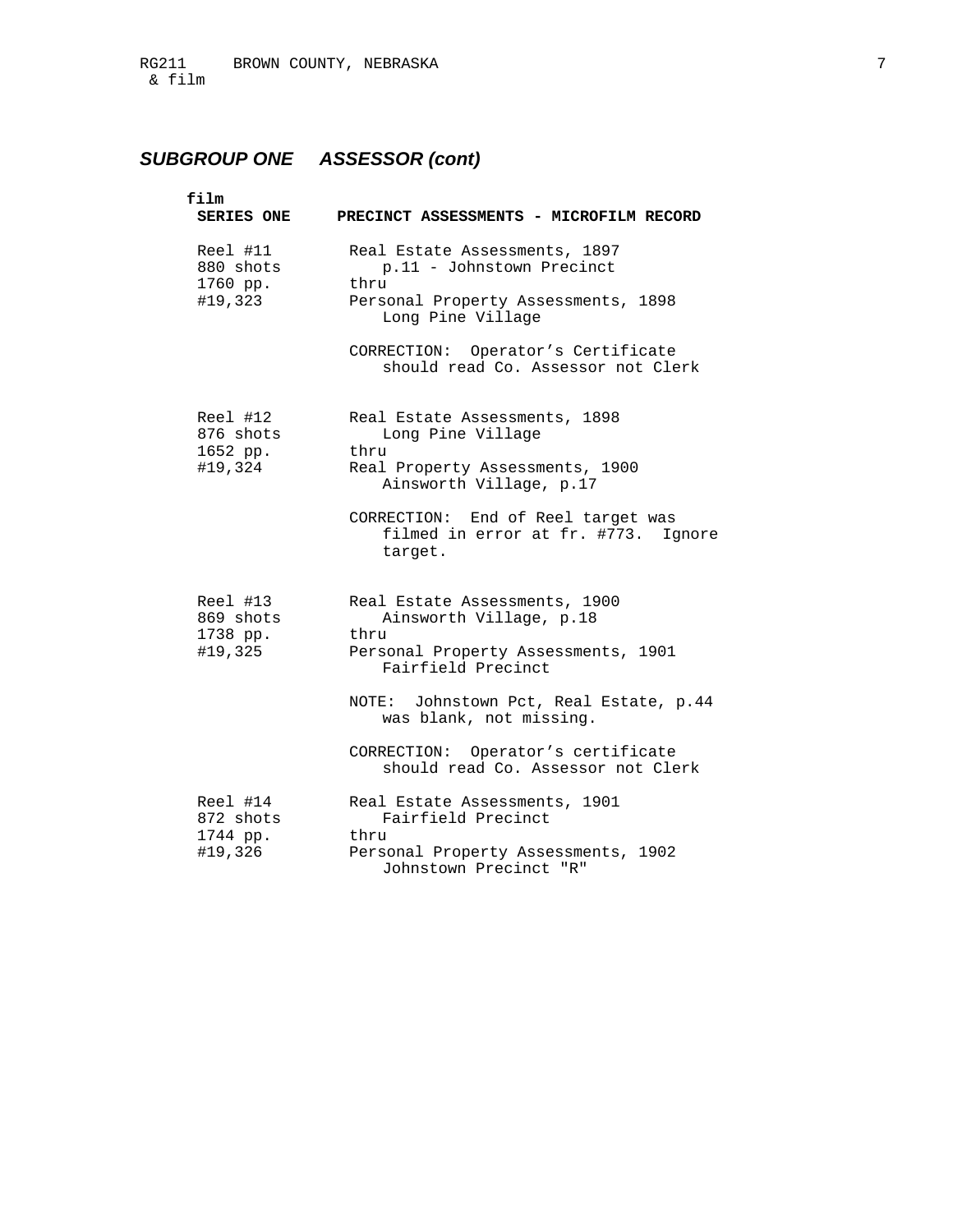| film<br><b>SERIES ONE</b>                    | PRECINCT ASSESSMENTS - MICROFILM RECORD                                                                                                                                                                                                                                                                          |
|----------------------------------------------|------------------------------------------------------------------------------------------------------------------------------------------------------------------------------------------------------------------------------------------------------------------------------------------------------------------|
| Reel #15<br>885 shots<br>1770 pp.<br>#19,327 | Personal Property Assessments, 1902<br>Johnstown Precinct "S"<br>thru<br>Real Estate Assessments, 1903<br>Long Pine Precinct, p.10                                                                                                                                                                               |
|                                              | NOTE: Garfield Precinct Road Tax List<br>is filmed at fr. #685-686.                                                                                                                                                                                                                                              |
| Reel #16<br>734 shots<br>1468 pp.<br>#19,328 | Real Estate Assessments, 1903<br>Long Pine Village, p.11<br>thru<br>Real Estate Assessments, 1916<br>Ainsworth City                                                                                                                                                                                              |
|                                              | NOTE: Personal assessments for<br>Fairfield, Johnstown, & Lakeland<br>precincts follow Pine Glen at<br>fr. #132. There are no real estate<br>assessments available, 1903, for<br>the above precincts.<br>NOTE: County recapitulations, 1896-1903<br>are at frame #254<br>NOTE: Assessments 1913-1915 unavailable |
| Reel #17<br>668 shots<br>1336 pp.<br>#19,330 | Real Estate Assessments, 1916<br>Buffalo Precinct<br>thru<br>Real Estate Assessments, 1920<br>Johnstown Village                                                                                                                                                                                                  |
|                                              | NOTE: Assessments 1917-1918 unavailable                                                                                                                                                                                                                                                                          |
|                                              | Assessments, 1919, Livestock<br>NOTE :<br>recapitulation only                                                                                                                                                                                                                                                    |
|                                              | CORRECTION: Operator's certificate<br>should read Co. Assessor, not Clerk                                                                                                                                                                                                                                        |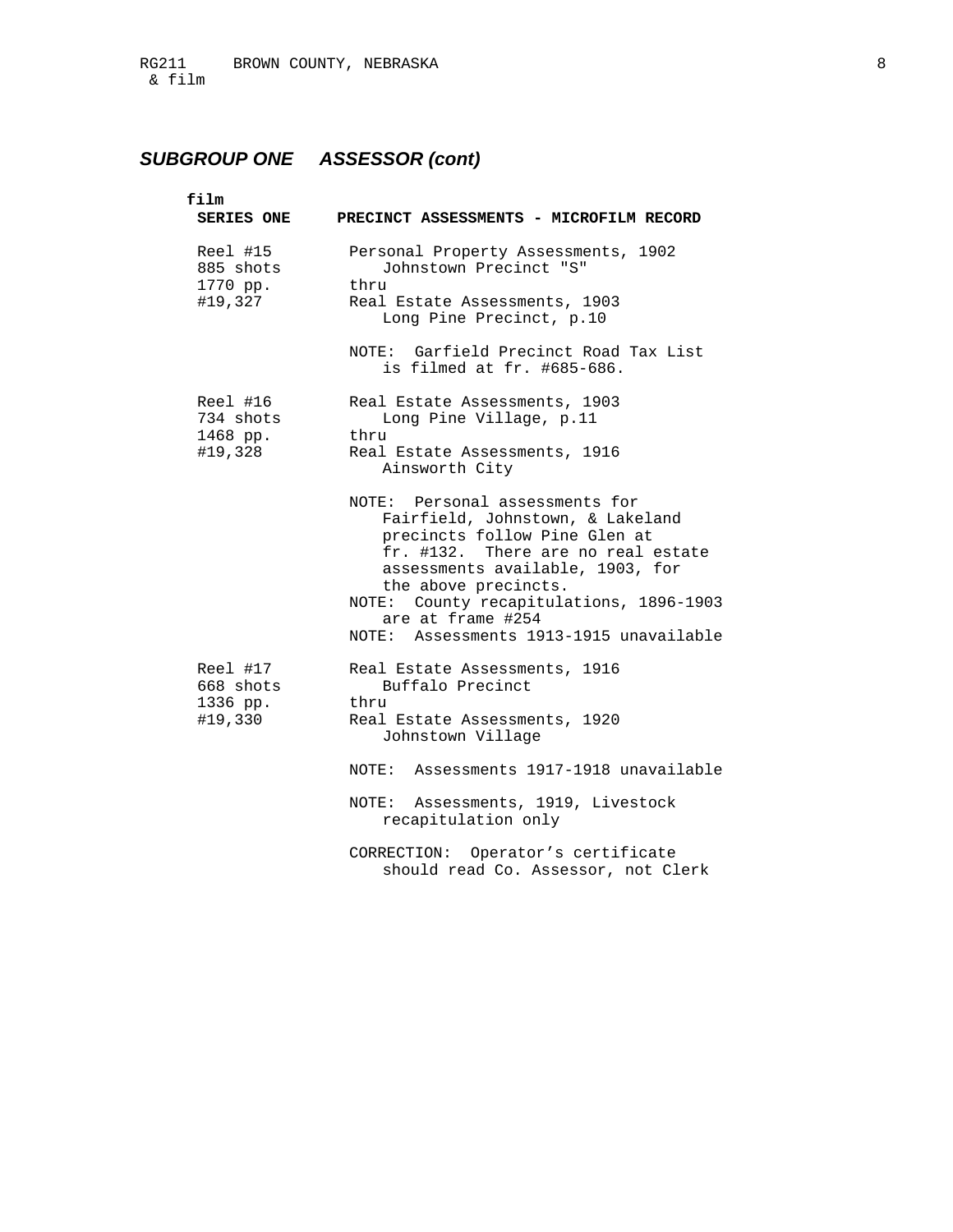| film                                         |                                                                                                                                                                                                                                                                                                                                     |
|----------------------------------------------|-------------------------------------------------------------------------------------------------------------------------------------------------------------------------------------------------------------------------------------------------------------------------------------------------------------------------------------|
| <b>SERIES ONE</b>                            | PRECINCT ASSESSMENTS - MICROFILM RECORD                                                                                                                                                                                                                                                                                             |
| Reel #18<br>767 shots<br>1534 pp.<br>#19,331 | Real Estate Assessments, 1920<br>Johnstown Precinct<br>thru<br>Real Estate Assessments, 1921<br>Long Pine Precinct<br>Kimball & Blair's Add., p.19<br>NOTE: County recaps, 1920-21, fr. #407<br>RETAKE: Real Estate, 1921 - Ainsworth,<br>Osborne's 1st Add., p.18 missed in<br>original filming. Retake spliced to<br>End of Reel. |
| Reel #19<br>456 shots<br>912 pp.<br>#19,332  | Real Estate Assessments, 1921 cont.<br>Long Pine Precinct<br>Kyners' Addition, p.20<br>thru<br>County recapitulations (all precincts)<br>1922-1923                                                                                                                                                                                  |
|                                              | NOTE: Page numbering, 1921, pp. 1-2<br>not present. 1922-1923 include some<br>1924 entries.                                                                                                                                                                                                                                         |

## *SUBGROUP TWO COUNTY TREASURER, 1880-1913*

 **film** 

 **SERIES ONE TAX LISTS, 1880-1913** 

V.01-56 1880-1913

 **NOTE: Microfilm record begins on next page**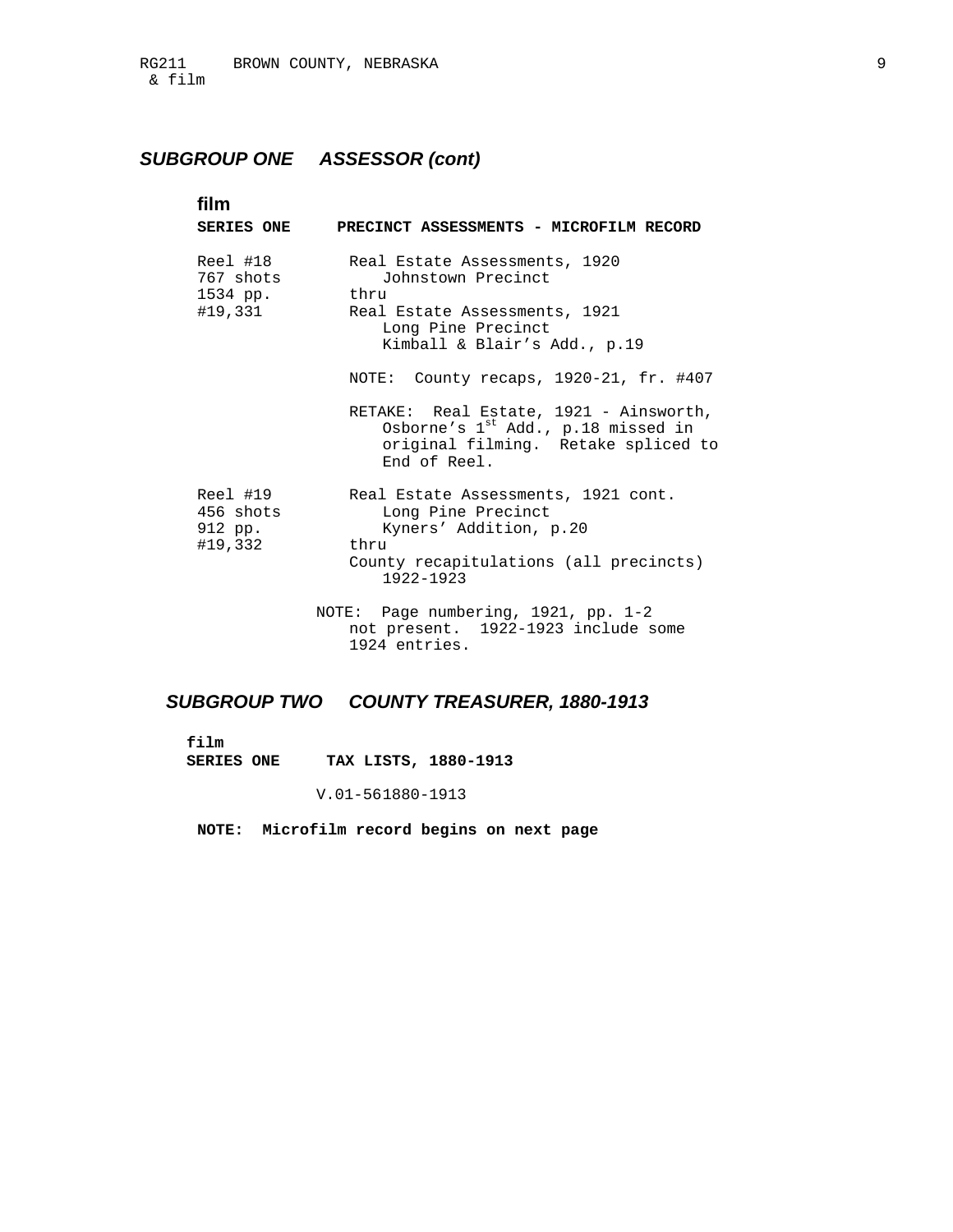# *SUBGROUP TWO COUNTY TREASURER (cont)*

| film<br><b>SERIES ONE</b>          | TAX LISTS - MICROFILM RECORD MP3443                                            |
|------------------------------------|--------------------------------------------------------------------------------|
| Roll #1<br>648 shots<br>1296 shots | Tax Lists - Personal & Real Estate, 1880<br>V.01, p.1<br>thru                  |
| #20,035                            | Tax Lists - Personal & Real Estate, 1887<br>V.05, p.189                        |
|                                    | RETAKE: V.05, 1887, pp.155-156 due to<br>overlapping frames.                   |
| Roll #2<br>632 shots<br>1264 pp.   | Tax Lists - Personal & Real Estate, 1887<br>V.05, p.190<br>thru                |
| #20,036                            | Tax Lists - Personal & Real Estate, 1890<br>V.10, p.99                         |
| Roll #3<br>690 shots<br>1380 pp.   | Tax Lists - Personal & Real Estate, 1890<br>V.10, p.100<br>thru                |
| #20,037                            | Tax Lists - Personal & Real Estate, 1892<br>$V.14$ , p.175 - Pine Glen         |
| Roll #4<br>628 shots<br>1256 pp.   | Tax Lists - Personal & Real Estate, 1892<br>$V.14$ , p.176 - Pine Glen<br>thru |
| #20,038                            | Tax Lists - Personal & Real Estate, 1894<br>V.18 (complete)                    |
| Roll #5<br>693 shots<br>1386 pp.   | Tax Lists - Personal Property, 1895<br>V.19, p.1<br>thru                       |
| #20,039                            | Tax Lists - Real Estate, 1896<br>V.22, p.57                                    |
| Roll #6<br>682 shots<br>1370 pp.   | Tax Lists - Real Estate, 1896<br>V.22, p.58<br>thru                            |
| #20,040                            | Tax Lists - Real Estate, 1898<br>V.26, p.30                                    |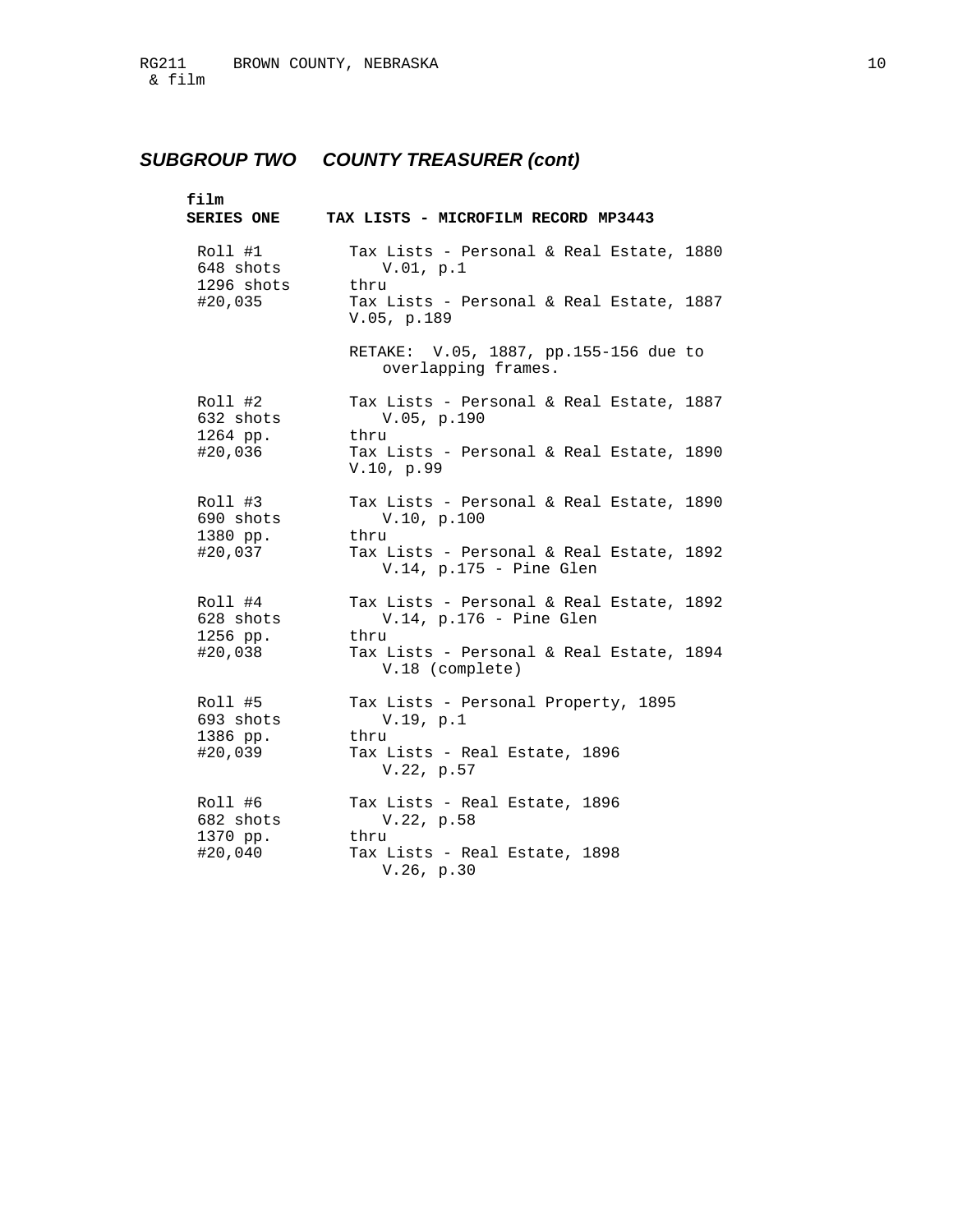# *SUBGROUP TWO TREASURER (cont)*

| film<br><b>SERIES ONE</b>                    | TAX LISTS - MICROFILM RECORD MP3443                                                                                                         |
|----------------------------------------------|---------------------------------------------------------------------------------------------------------------------------------------------|
| Roll #7<br>682 shots<br>1364 pp.<br>#20,041  | Tax Lists - Real Estate, 1898<br>V.26, p.31<br>thru<br>Tax Lists - Real Estate, 1900<br>V.30, p.15                                          |
|                                              | NOTE: V.28, 1899, pp.92-107 were blank<br>and not microfilmed.                                                                              |
| Roll #8<br>678 shots<br>1356 pp.<br>#20,042  | Tax Lists - Real Estate, 1900<br>V.30, p.16<br>thru<br>Tax Lists - Real Estate, 1902<br>V.33, p.181                                         |
| Roll #9<br>683 shots<br>1366 pp.<br>#20,043  | Tax Lists - Real Estate, 1902<br>V.33, p.182 - Johnstone Pct.<br>thru<br>Tax Lists - Personal Property, 1904<br>V.38, p.6 - Ainsworth Pct.  |
|                                              | RETAKE; V.37, 1904, p.34 missed in<br>original filming. Retake spliced to<br>End of Reel.                                                   |
| Roll #10<br>657 shots<br>1314 pp.<br>#20,044 | Tax Lists - Real Estate, 1904<br>V.38, p.7 - Ainsworth Pct.<br>thru<br>Tax Lists - Real Estate, 1906<br>$V.41$ , p.240 - Pine Glen Pct.     |
| Roll #11<br>649 shots<br>1298 pp.<br>#20,045 | Tax Lists - Real Estate, 1906<br>V.41, p.241 - Pine Glen Pct cont.<br>thru<br>Tax Lists - Real Estate-Lands, 1908<br>V.45, p.176 - T25N-R24 |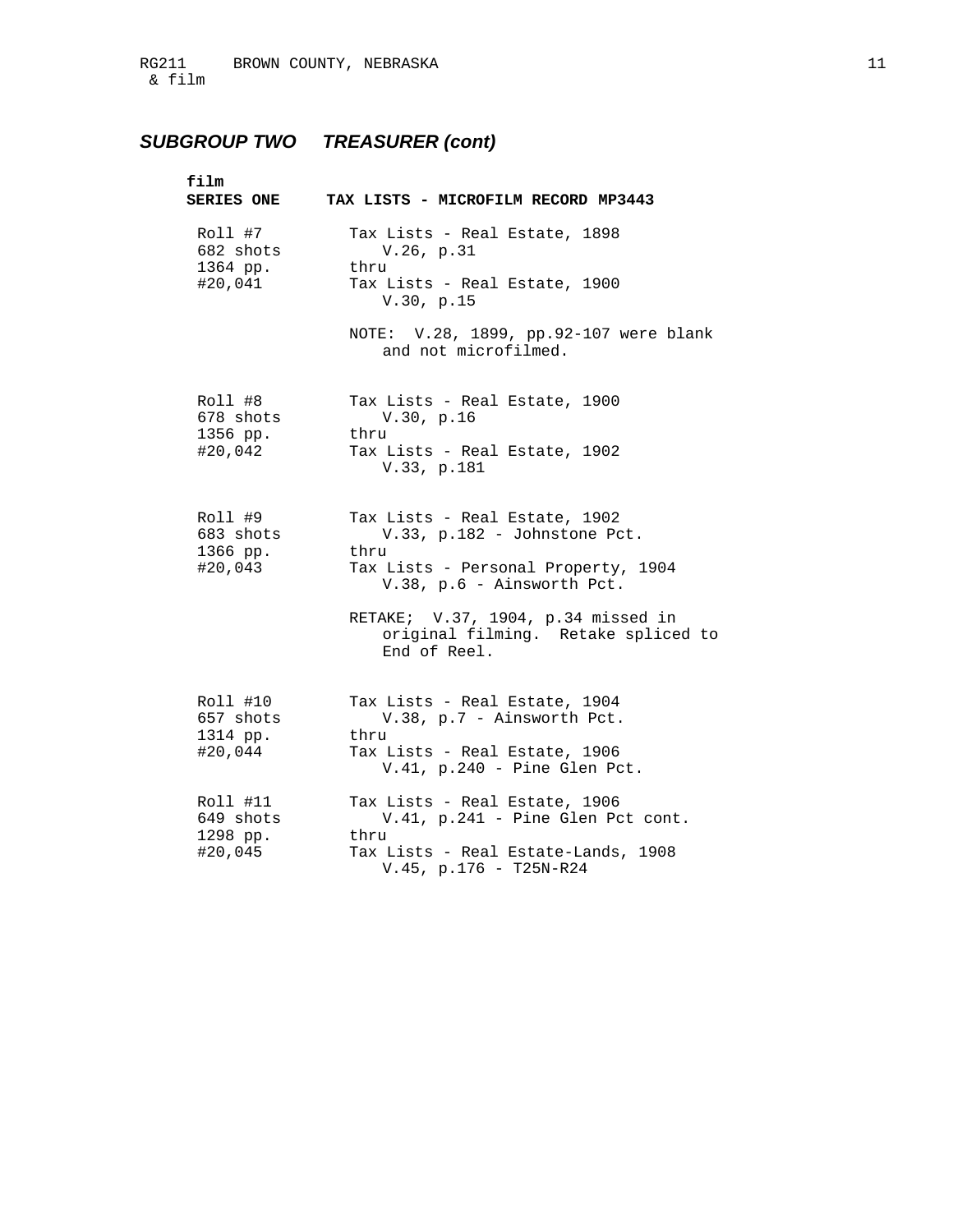## *SUBGROUP TWO TREASURER (cont)*

| film<br><b>SERIES ONE</b>         | TAX LISTS - MICROFILM RECORD MP3443                                            |
|-----------------------------------|--------------------------------------------------------------------------------|
| Roll #12<br>651 shots<br>1302 pp. | Tax Lists - Real Estate-Lands, 1908<br>$V.45$ , p.177 - T25N-R24 cont.<br>thru |
| #20,046                           | Tax Lists - Personal Property, 1910<br>$V.49$ , p.137 - Pine Precinct          |
|                                   | NOTE: V.48, p.1 is blank                                                       |
| Roll #13<br>652 shots<br>1310 pp. | Tax Lists - Personal Property, 1910<br>V.49, p.138 - Smith Precinct<br>thru    |
| #20,047                           | Tax Lists - Personal Property, 1911<br>V.52 (complete)                         |
| Roll #14<br>655 shots<br>1310 pp. | Tax Lists - Personal Property, 1912<br>V.53, p.1<br>thru                       |
| #20,050                           | Tax Lists - Real Estate, 1913<br>V.55, p.140                                   |
|                                   | CORRECTION: V.55, 1913, pp. 3 & 5 are<br>filmed out of order                   |
| Roll #15<br>113 shots<br>226 pp.  | Tax Lists - Real Estate, 1913<br>V.55 cont., p.141<br>thru                     |
| #20,051                           | Tax Lists - Real Estate, 1913<br>V.55 end                                      |

## **SERIES TWO DELINQUENT TAX LISTS**

May be present with uninventoried tax lists

### **film**

## **SERIES THREE TAX SALE & REDEMPTION, 1885-1904**

 V.01 Tax Sale Lists, 1885-1904 Roll #15-Series One, Last vol. on reel previously inventoried as Vol. #57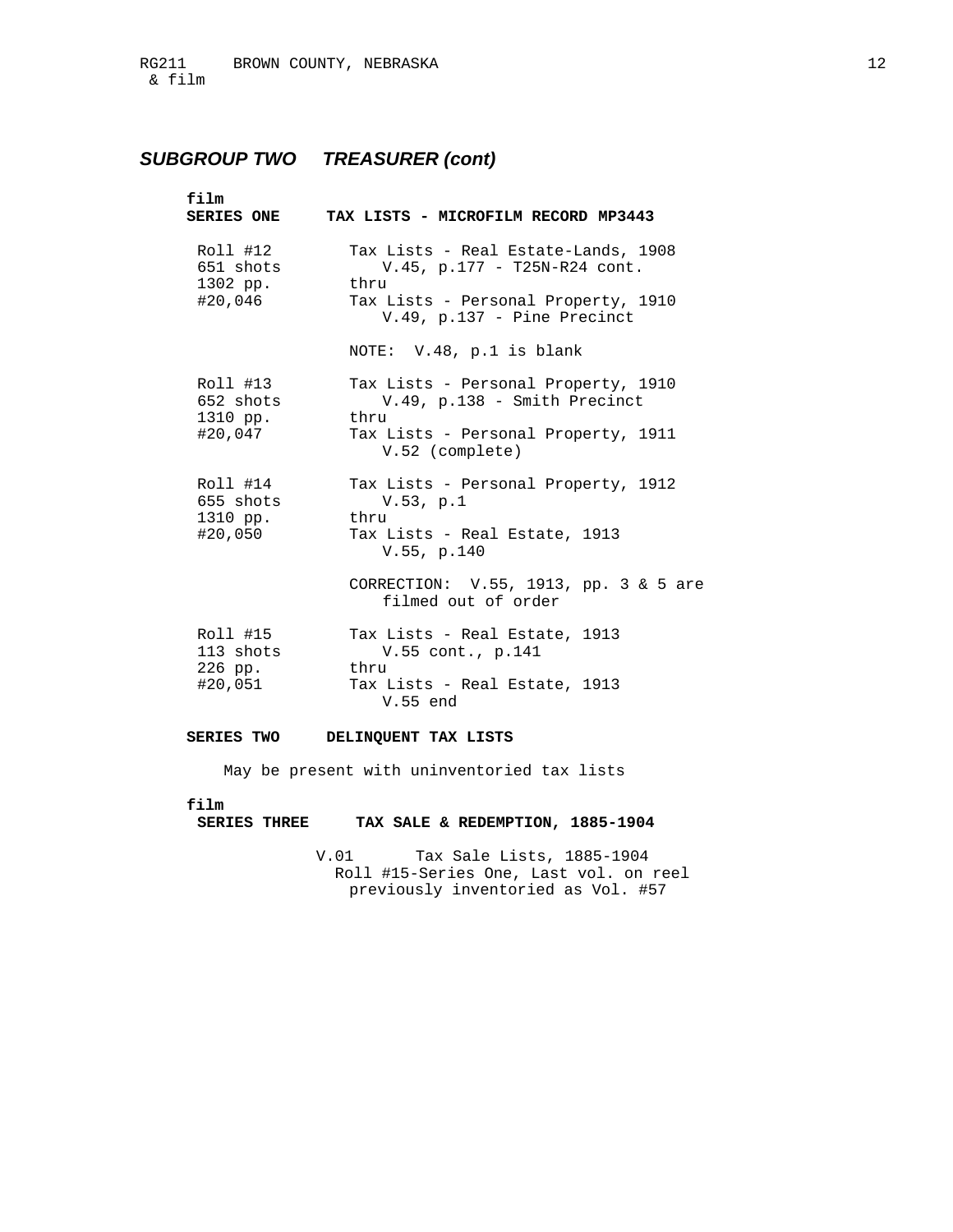## *SUBGROUP THREE COUNTY BOARD OF COMMISSIONERS, 1883-1889*

| <b>SERIES ONE</b> | COUNTY BOARD PROCEEDINGS                                                                                                                           |
|-------------------|----------------------------------------------------------------------------------------------------------------------------------------------------|
|                   | The State Archives does not yet have the county<br>board proceedings for Brown County. We do hold<br>security microfilm for the minutes, 1883-1984 |
| B.01              | Rough draft proceedings, 1883-1889                                                                                                                 |

## *SUBGROUP FOUR COUNTY CLERK, 1883-1958*

| film<br><b>SERIES ONE</b> | MARRIAGE RECORDS, 1883-1958                                                                                                             |
|---------------------------|-----------------------------------------------------------------------------------------------------------------------------------------|
| V.01<br>thru              | Marriages, Book A (1883-1902)<br>Index, A-Z<br>p.1 (Bates-LeMills), Sept. 8, 1883                                                       |
|                           | p.427 (Warren-Burnham), Nov. 13, 1902                                                                                                   |
| V.02                      | Marriages, Book B (1890-1902), indexed<br>$p.1$ (Springer-Eschbach), $2/10/1890$<br>thru<br>p.426 (Bates-Kyner), Oct. 29, 1902          |
| V.03                      | Marriages, Book C (1902-1911), indexed<br>p.1 (#852), Chapin-Wilbert, 11/22, 1902<br>thru<br>p.498 (#202), Hunter-Ashley (12/25/1911)   |
| V.04                      | Marriages, Book D (1911-1922), indexed<br>p.1 (#203), Mason-Ries, Dec. 27, 1911<br>thru<br>p.67 (#834), Schneiderck-Huddle, 6/10/1922   |
| V.05                      | Marriages, Book E (1922-1923), indexed<br>p.1 (#835), Lissig-Jansen), June 10, 1922<br>thru<br>p.67 (#901), Clyde-Lesher, July 28, 1923 |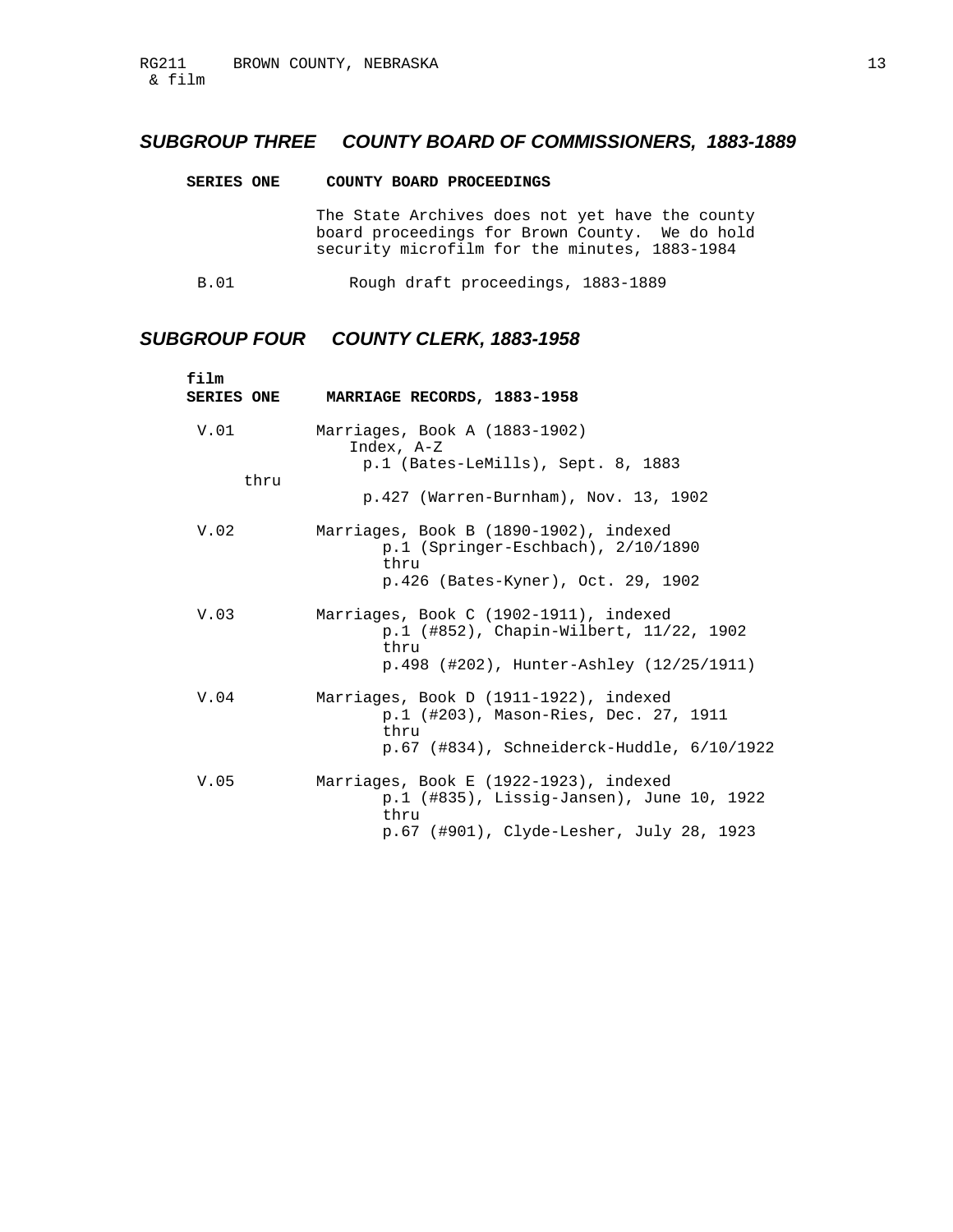# *SUBGROUP FOUR COUNTY CLERK (cont)*

| film<br><b>SERIES ONE</b>                                 | MARRIAGE RECORDS (cont)                                                                                                                                                    |
|-----------------------------------------------------------|----------------------------------------------------------------------------------------------------------------------------------------------------------------------------|
| V.06                                                      | Marriages, Book F (1923-1934), indexed<br>p.1 (#902), Nicholas-Kennedy, Oct. 8, 1923<br>thru<br>p.478 (Rector-Weaver), Dec. 9, 1934                                        |
| V.07                                                      | Marriages, Book G (1934-1945), indexed<br>p.1 (#1), Schlueter-Petersen, Dec. 22, 1934<br>thru<br>p.686 (#686), Crest-Fletcher, June 15, 1945                               |
| V.H                                                       | Marriages, Book H (1945-1958), indexed<br>p.1 (Morter-Hulshizer), June 25, 1945<br>thru<br>p.670 (Bower-Gilchrist), Feb. 23, 1958                                          |
| film<br><b>SERIES ONE</b>                                 | MARRIAGE RECORDS - MICROFILM RECORD MP4219                                                                                                                                 |
| Roll #1<br>1343 pp.<br>872 frames<br>GSU-1997<br>#28,986  | Item #1 - Marriages, Vol. A (indexed)<br>p.1 (Bates-LeMills), Sept 8, 1883<br>thru<br>Item #3 - Marriages, Vol. C (indexed)<br>$p.321$ (#27), Hageman-Rauscher, $6/3/1909$ |
| Roll #2<br>819 frames<br>1502 pp.<br>35mm pos.<br>#28,987 | Item #1 - Marriages, Vol. #C cont.<br>p.320 (#26), Marshall-Magary, 5/26/1909<br>thru<br>GSU project Item #4 - Marriages, Vol. #F<br>p.478 (Rector-Weaver), Dec. 8, 1924   |
| Roll #3<br>739 frames<br>1468 pp.<br>GSU-1997<br>#28,988  | Marriages, Vol. G<br>$Index, A-Z (1934-1945)$<br>thru<br>Marriages, Vol. H<br>p.670 (Bower-Gilchrist), Feb. 23, 1958                                                       |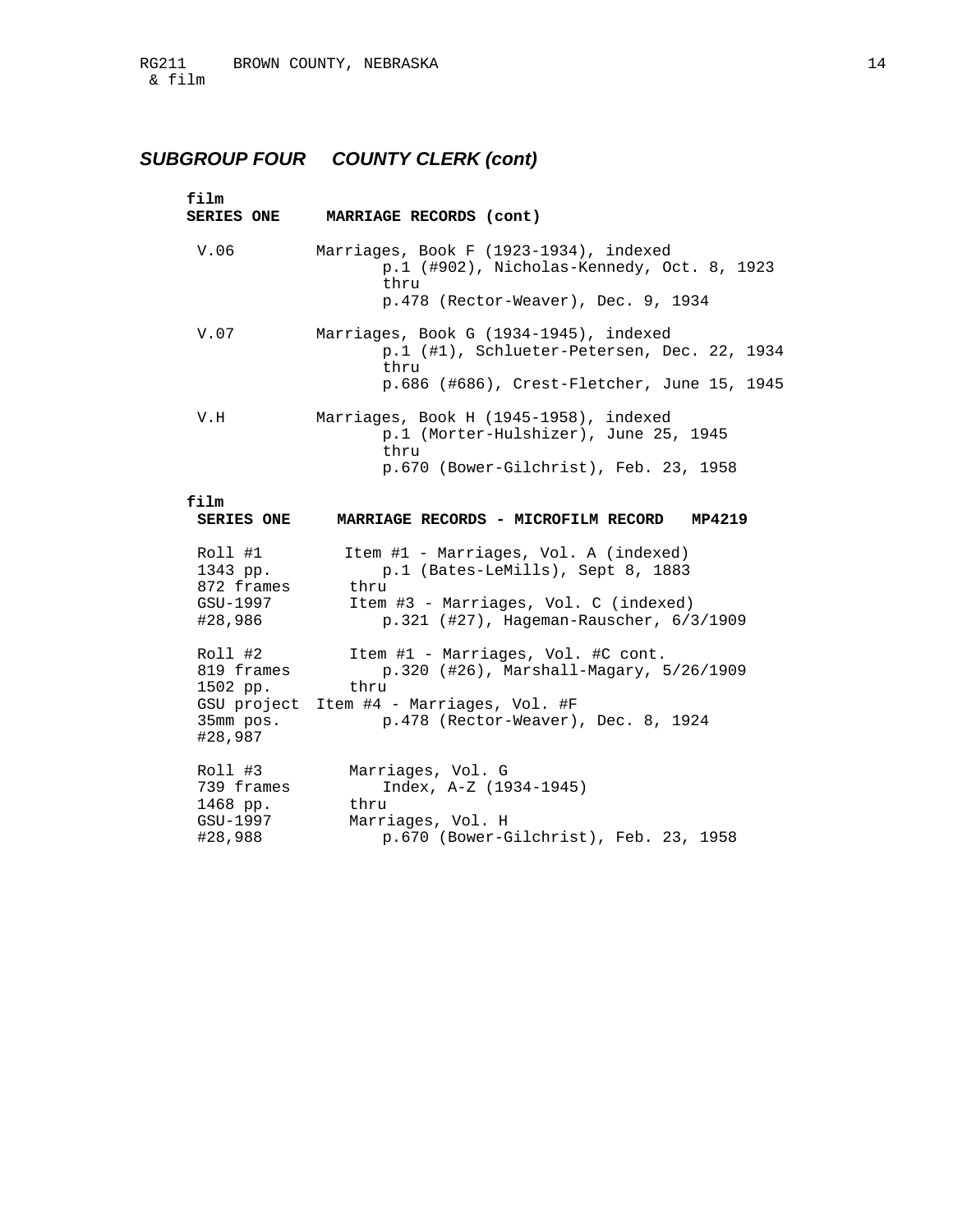## *SUBGROUP FOUR COUNTY CLERK (cont)*

#### **SERIES TWO ELECTION RECORDS**

 The State Archives holds no election records for Brown County.

### **SERIES FOUR MISCELLANY, 1884-1890**

B.01 V.01 Corporation Schedules

### *SUBGROUP FIVE REGISTER OF DEEDS, 1887-1943*

#### **SERIES ONE NUMERICAL INDEXES**

 Numerical Indexes for the county remain at the county courthouse. Security Microfilm in storage, 1880s-1979

### **SERIES TWO GENERAL INDEX TO DEEDS**

 This record remains at the county courthouse see Vol. 1-2, Series Four (includes all instruments) Security Microfilm in storage, 1880s-1981

### **SERIES THREE DEED RECORDS**

 This record remains at the county courthouse. Security microfilm, 1882-1981 in storage

### **SERIES FOUR REGISTER OF INSTRUMENTS FILED, 1887-1929**

 V.01 Record of Instruments Filed, 1887-1912 Record of Instruments Filed, 1912-1929

 NOTE: The Archives stores security microfilm for the Register of Deeds office for Miscelleous Bks 1-19 (1883-1981)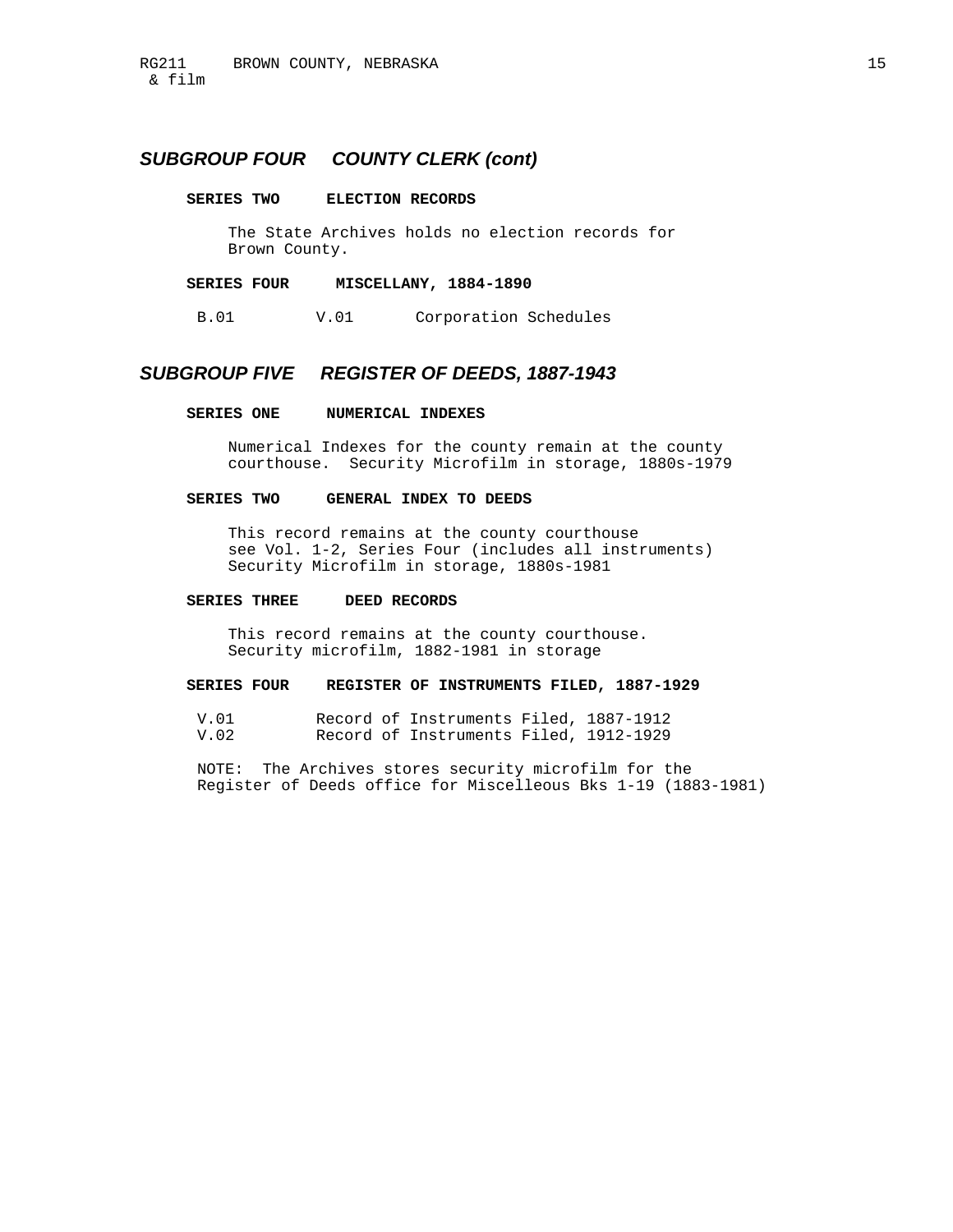## *SUBGROUP SIX COUNTY COURT, 1883-1900*

### **SERIES ONE PROBATE RECORDS**

 Contact county courthouse for probate records. The Archives stores security microfilm 1883-current for Antelope County probate files.

### **SERIES TWO JUSTICES OF THE PEACE**

The Justice Dockets remain at the county courthouse

 **SERIES THREE COURT DOCKETS, 1883-1900**  KS04/05/2

| V.A      | Civil Docket Aug. 1883 - Jan. 1887 |  |  |
|----------|------------------------------------|--|--|
| VR.      | Civil Docket Jan. 1887 - Apr. 1888 |  |  |
| $V \cap$ | Civil Docket July 1888 - Mar. 1892 |  |  |
| V.D      | Civil Docket Mar. 1893 - Dec. 1900 |  |  |

## *SUBGROUP SEVEN DISTRICT COURT, 1883-1952*

| $f$ ilm<br><b>SERIES ONE</b> | NATURALIZATION RECORDS, 1883-1952                                                |
|------------------------------|----------------------------------------------------------------------------------|
| Item #1                      | Naturalization Index Cards, 1883-1944<br>Adams - Walter                          |
| V.01                         | Petition & Record, V.1 (indexed)<br>$#1$ (1/7/1907) - #50 (4/23/1917)            |
| V.02                         | Petition & Record, V.2 (indexed)<br>#51 (9/10/1917) - #79 (4/20/1926)            |
| V.03                         | Petition & Record, V.3 (indexed)<br>$\#80$ (7/27/1942) - $\#88$ (3/27/1952)      |
| V.04                         | Declaration of Intention Vol. A (indexed)<br>$p.1(12/4/1883) - p.69(8/18/1906)$  |
| V.05                         | Declaration of Intention Vol. B (indexed)<br>$#1$ (12/29/1906) - #72 (6/10/1929) |
| V.06                         | Declaration of Intention Vol. C (indexed)<br>#73 (11/9/1940) - #82 (5/1/1952)    |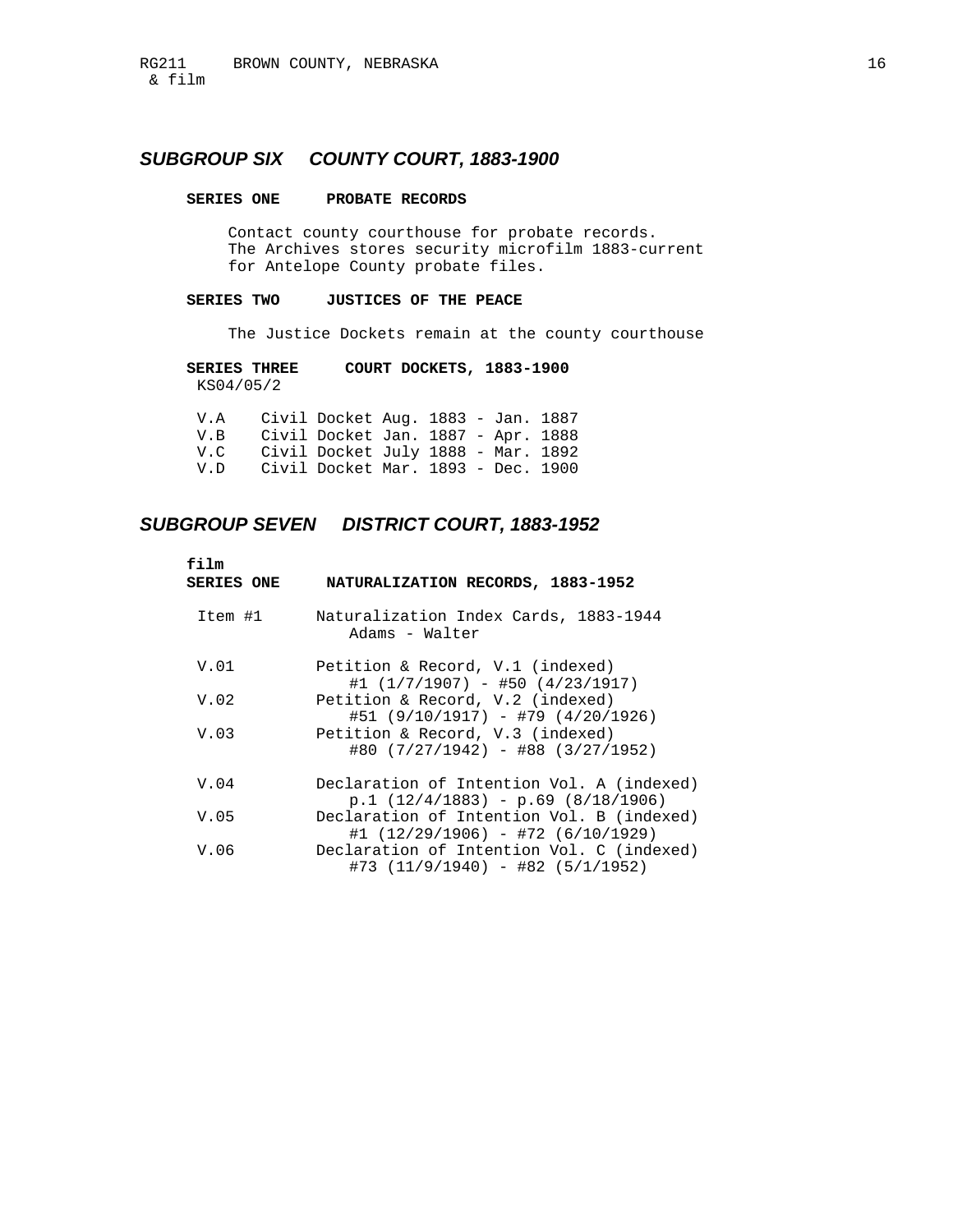# *SUBGROUP SEVEN DISTRICT COURT (cont)*

| film<br><b>SERIES ONE</b>                     | NATURALIZATION RECORDS (cont)                                                                                                           |
|-----------------------------------------------|-----------------------------------------------------------------------------------------------------------------------------------------|
| V.07                                          | Certificates of Citizenship Vol. A<br>$p.1$ (11/28/1883) - p.71 (4/24/1906)                                                             |
| V.08                                          | Certificates of Citizenship, Vol. #1<br>Department of Commerce & Labor<br>#19741 (4/8/1907) - #19750 (11/8/1909)                        |
| V.09                                          | Certificates of Citizenship, Vol. #2<br>Department of Commerce & Labor<br>#123291 (11/8/1909) - #123300 (11/7/1912)                     |
| V.10                                          | Certificates of Citizenship, Vol. #3<br>Department of Commerce & Labor<br>#205221 (11/20/1911) - #205230 (4/20/1914)                    |
| V.11                                          | Certificates of Citizenship, Vol. #4<br>Department of Commerce & Labor<br>#257591 (4/20/1914) - #257600 (11/13/1916)                    |
| V.12                                          | Certificates of Citizenship, Vol. #5<br>U.S. Department of Labor<br>#495501 (11/13/1916) - #495510 (2/28/1921)                          |
| V.13                                          | Certificates of Citizenship, Vol. #6<br>U.S. Department of Labor<br>#778676 (4/24/1921) - #778691 (4/20/1926)                           |
| V.14                                          | Naturalization Miscellany, 1942-1952<br>Oaths of Allegiance, 9/3/1942<br>Naturalizations Granted (lists)<br>May 6, 1943 - June 11, 1952 |
| film<br><b>SERIES ONE</b>                     | NATURALIZATION RECORDS - MICROFILM RECORD                                                                                               |
| Roll #1<br>$GSU-04$<br>Silver Neg.<br>#28,989 | Item $#2$ - Card Index, 1883-1944<br>thru<br>Item #16 - Naturalization Miscellany, 1942-1952                                            |
|                                               | NOTE: Reel begins with Marriage Records of<br>Subgroup Four, Series One, which were                                                     |

spliced off and filed separately.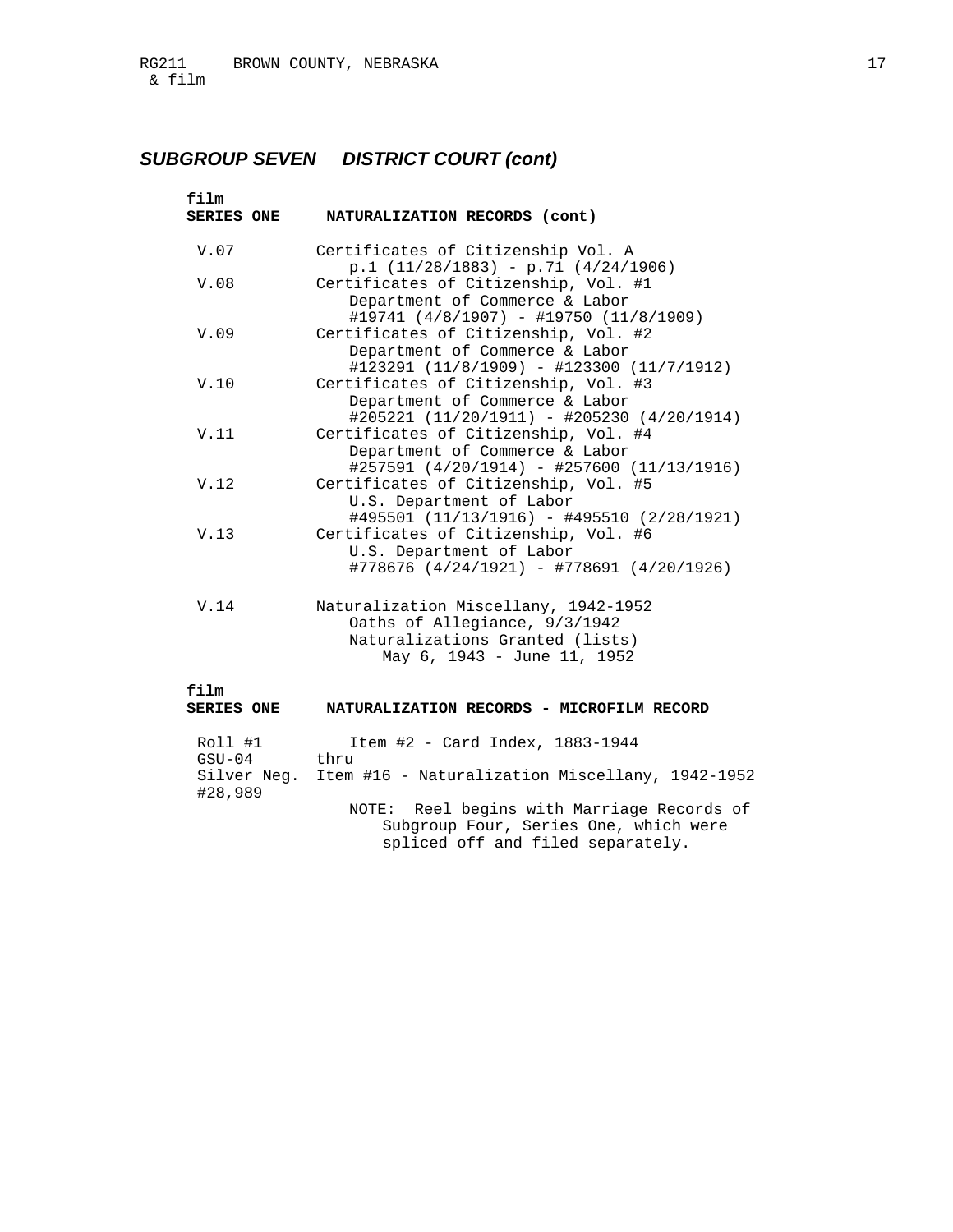## *SUBGROUP SEVEN DISTRICT COURT (cont)*

#### **SERIES TWO GENERAL INDEX TO DISTRICT COURT**

This record remains at the county courthouse

#### **SERIES THREE APPEARANCE DOCKETS**

This record remains at the county courthouse

### **SERIES FOUR CALENDARS AND TRIAL DOCKETS**

This record remains at the county courthouse

#### **SERIES FIVE DAILY JOURNAL**

 The Archives holds security microfilm for the Daily Journals, Dockets A-M (1888-1981)

### **SERIES SIX COMPLETE RECORD**

This record remains at the county courthouse

#### **SERIES SEVEN CIVIL & CRIMINAL CASE FILES**

This record remains at the county courthouse

#### **SERIES EIGHT JUDGEMENT & EXECUTION DOCKETS**

This record remains at the county courthouse

### **SERIES NINE STATE TAX SUIT**

 Vol. 1, State Tax Suits, Confirmation Record Book, 1907-1912 Vol. 2, State Tax Suits, Final Notices Record Book, 1906-1912

#### **SERIES TEN PROFESSIONAL REGISTERS**

 **Vol. 1, Physicians Register Book, 1891-1926** 

 **Vol. 2, Dentists (Dental) Register Book, 1896-1922** 

 **Vol. 3, Professionals Register Book, 1920-1934** 

- **(includes doctors, nurses, dentists, embalmers**
- **Vol. 4, Professional Register Book, "Licenses to Practice The Healing Arts," 1943-1981**
- **SERIES ELEVEN JAIL REGISTER** 
	- **Vol. 1, Jail Register Book, includes alphabetical index to names, charges, sentences, and discharge information, 1925-1937**
- **SERIES TWELVE CORONERS INQUEST REGISTER Vol. 1 (Vol. A on spine), Coroners Inquest Record Book, Includes alphabetical index, 1885-1913**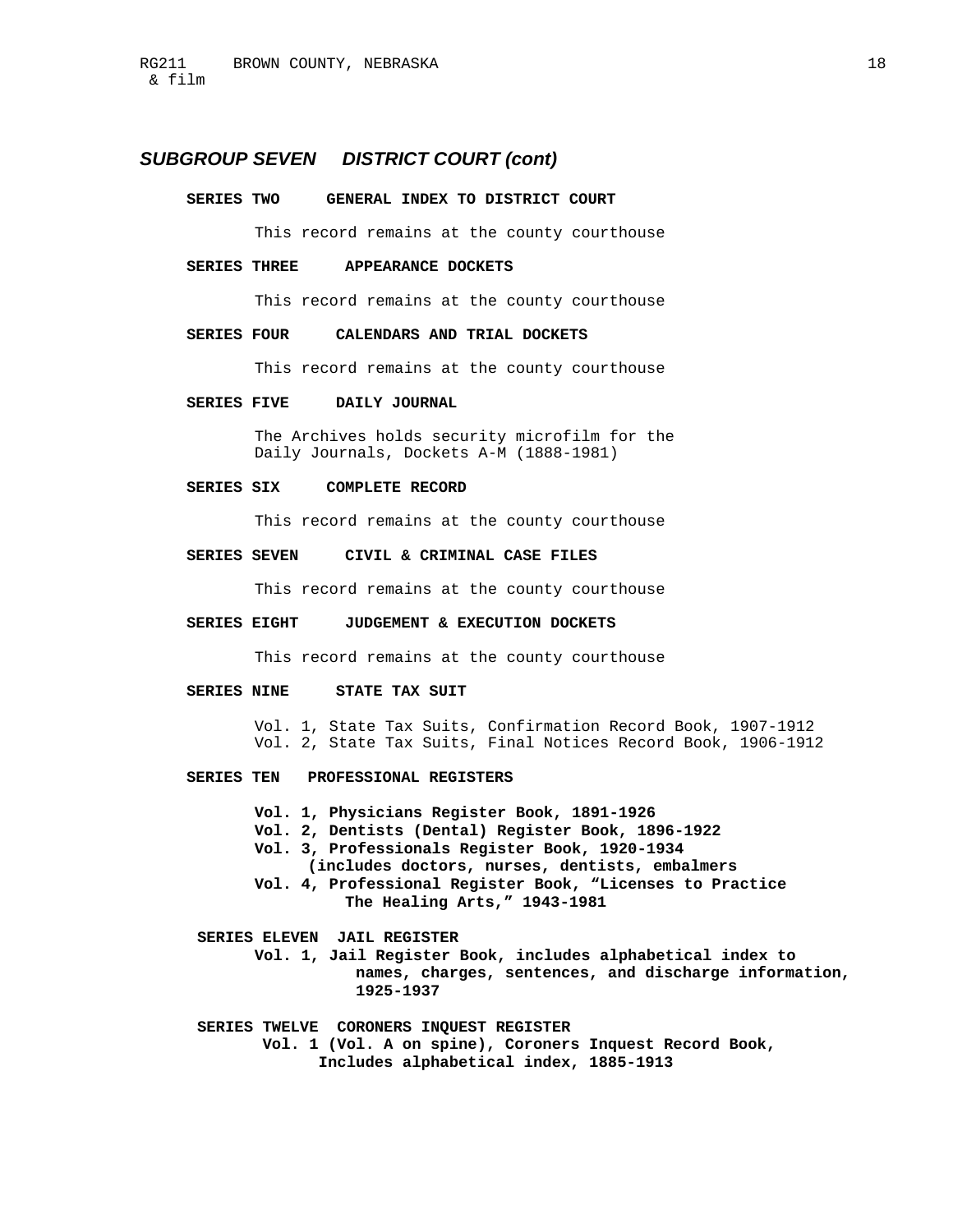**SERIES THIRTEEN MOTHERS PENSION RECORDS, A Thru Z, 1914-1947 Box 1 Abraham, Marcella, 1937-1946 Alberts, Elizabeth Jane, 1938-1940 Auterson, Sarah, 1935 Ayres, Lillian, 1935 Baker, Maude, 1935 Boyd, Hattie E. (widow of Cyrus F.), 1914 Brown, Myrtle E., 1936 Case, Bertha C., 1941 Case, May A., 1935 Chalfont, Bonnie, 1935-1937 Chase, Goldie, 1948 Conrad, Nellie, 1917 Cornish, LaVerne, 1938 Davis, Amie A., 1935 & 1943 Donahoo, Cora, 1937-1939 Elifritz, Eunice, 1942-1943 Ensley, Clarice, 1940-1941 Erickson, Tillie, 1935-1936 & 1942 Estes, Marie L., 1937 Farr, Nellie, 1935 Fowler, Carrie, 1917-1918 Good, Alta M., 1936-1938 Goodwin, Inez, 1935 Gould, Carrie E., 1916-1917 Graham, Beatrice E., 1935 Grams, Anna, 1940 Haak, Beatrice, 1936 & 1944 Harnish, Leona, 1935-1936 Harris, Winnie L., 1917-1918 Hartgrave, Lenora, 1935 Hazard, Anna J., 1914-1918 Hibbins, Minnie, 1918 Hicks, Elizabeth, 1937 Holler, Eva, 1946 Hubbell, Edna P., 1917-1919 Huggins, Norma, 1938-1939 Hurless, Lucy A., 1917-1918 Jackson, Hazel, 1936-1938 Jones, Ruby, 1936-1938 Kaiser, Anna, 1935 & 1937 Kennedy, Cora May, 1917-1918 Kindler, Vera, 1939-1944 Kobelia, Mabel, 1939 Grace, Lee, 1937 Legate, Mary Alma, 1917-1919 Louis, Delia M.,(wife of Clyde A.), 1920 Lovett, Helen R., 1941 Mandelko, Freda, 1935-1937 McMurtey, Susie, 1935 Meyers, Alma, 1943 Nelson, Elsie, 1938-1941**